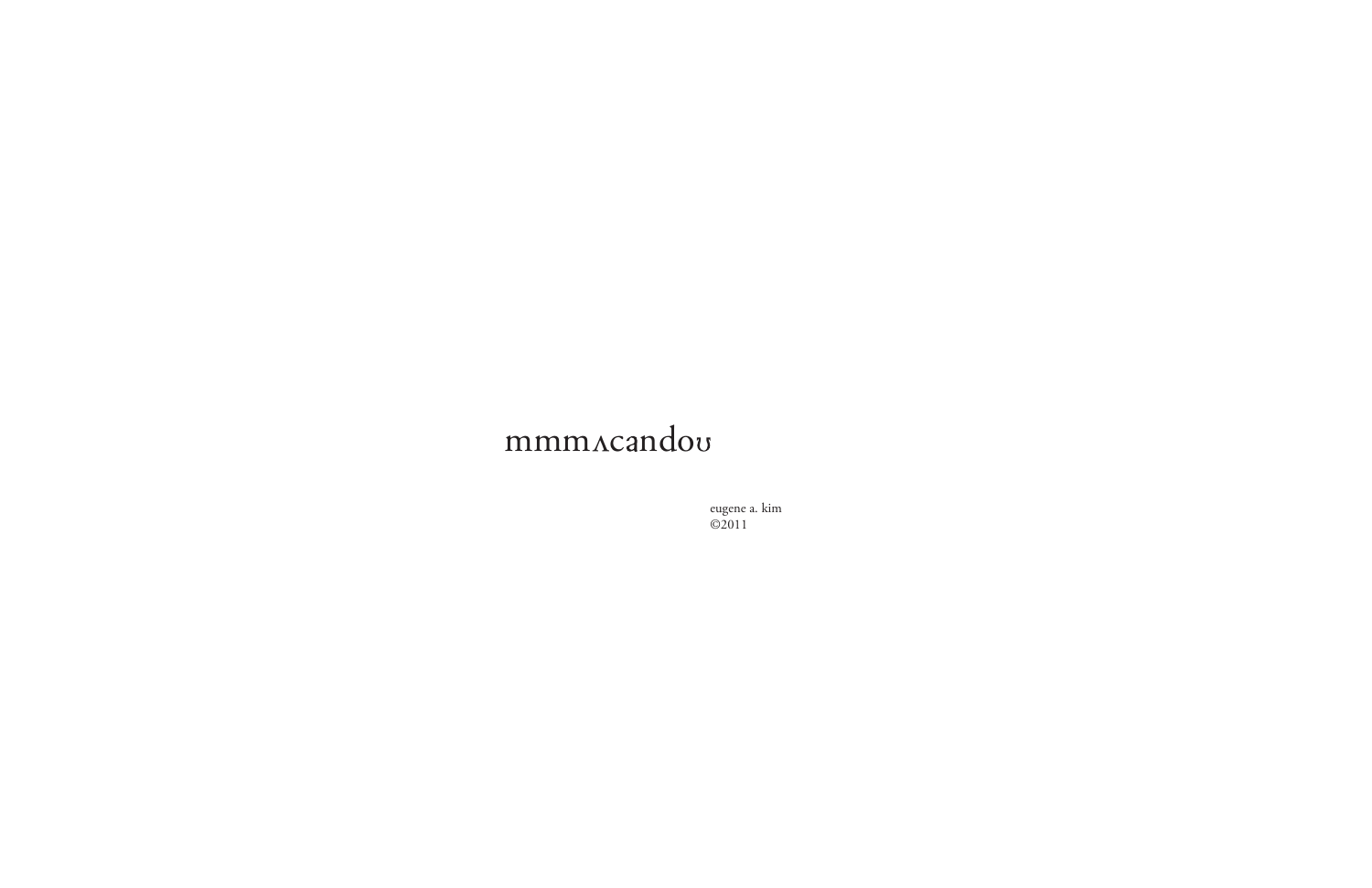

the ring finger of the LH should plug the bottom of the joint

1

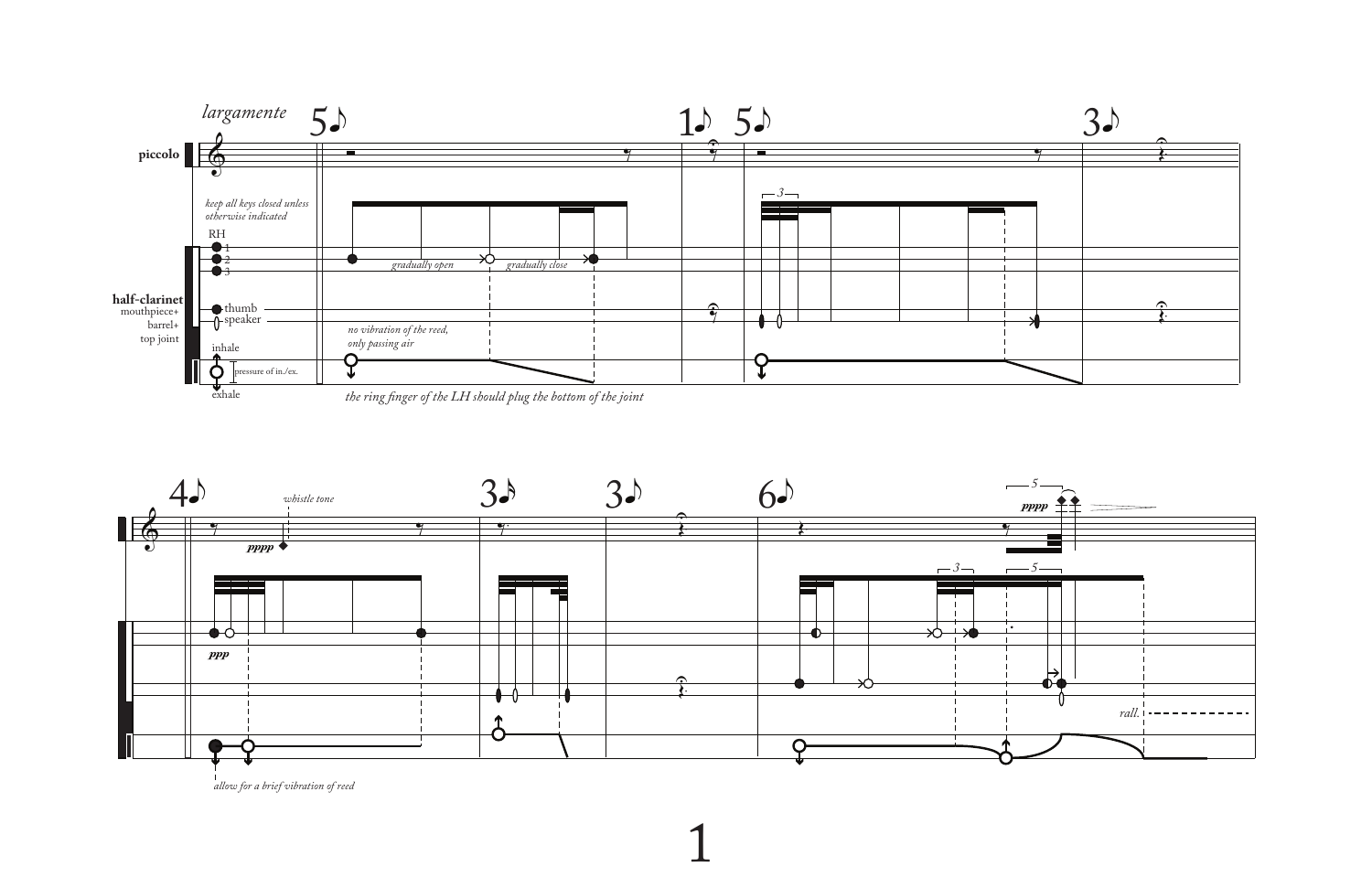